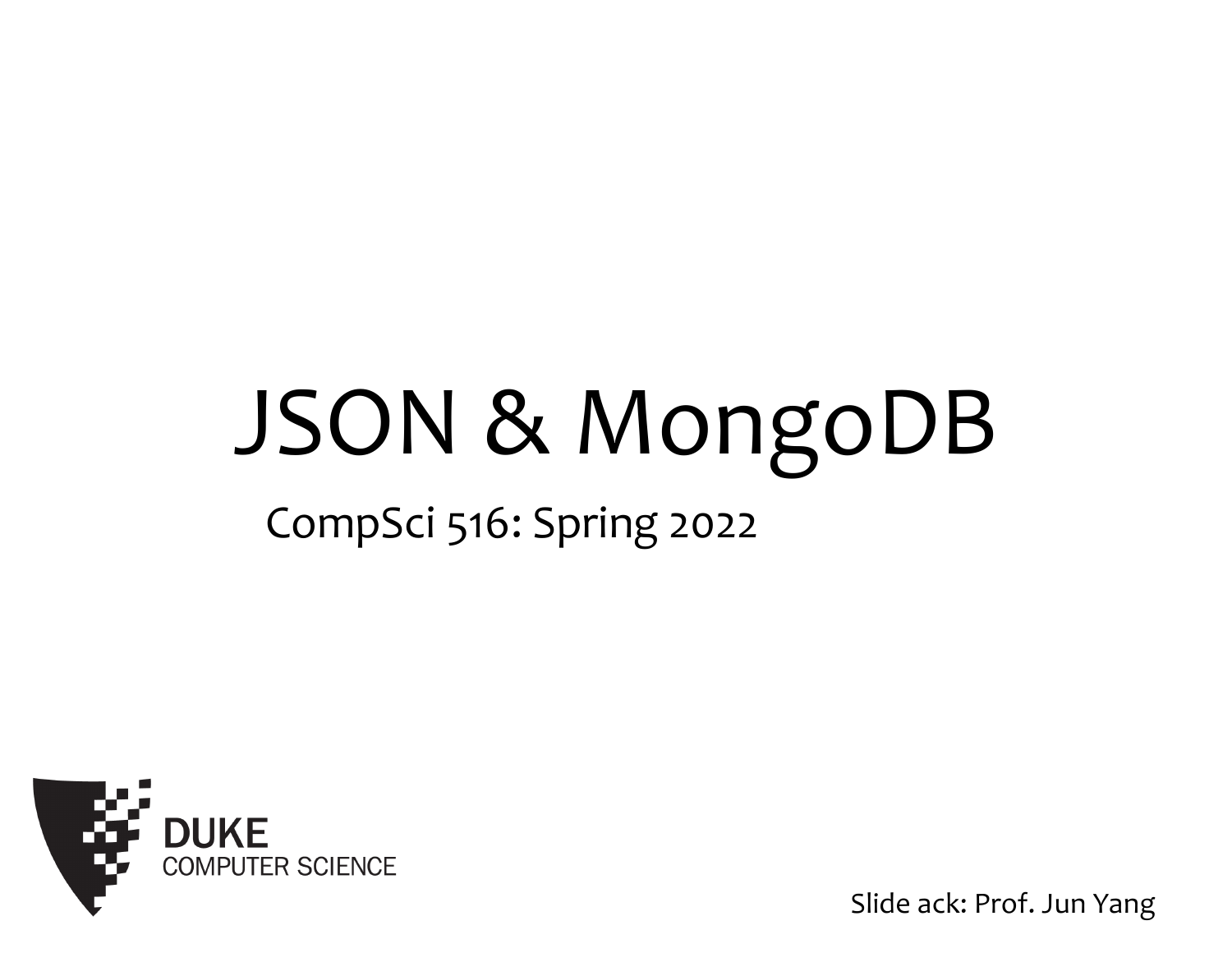## JSON (JavaScript Object Notation)

- Very lightweight data exchange format
	- Much less verbose and easier to parse than XML
	- Increasingly used for data exchange over Web: many Web APIs use JSON to return responses/results
- Based on JavaScript
	- Conforms to JavaScript object/array syntax—you can directly manipulate JSON representations in JavaScript
- But it has gained widespread support by all programming languages

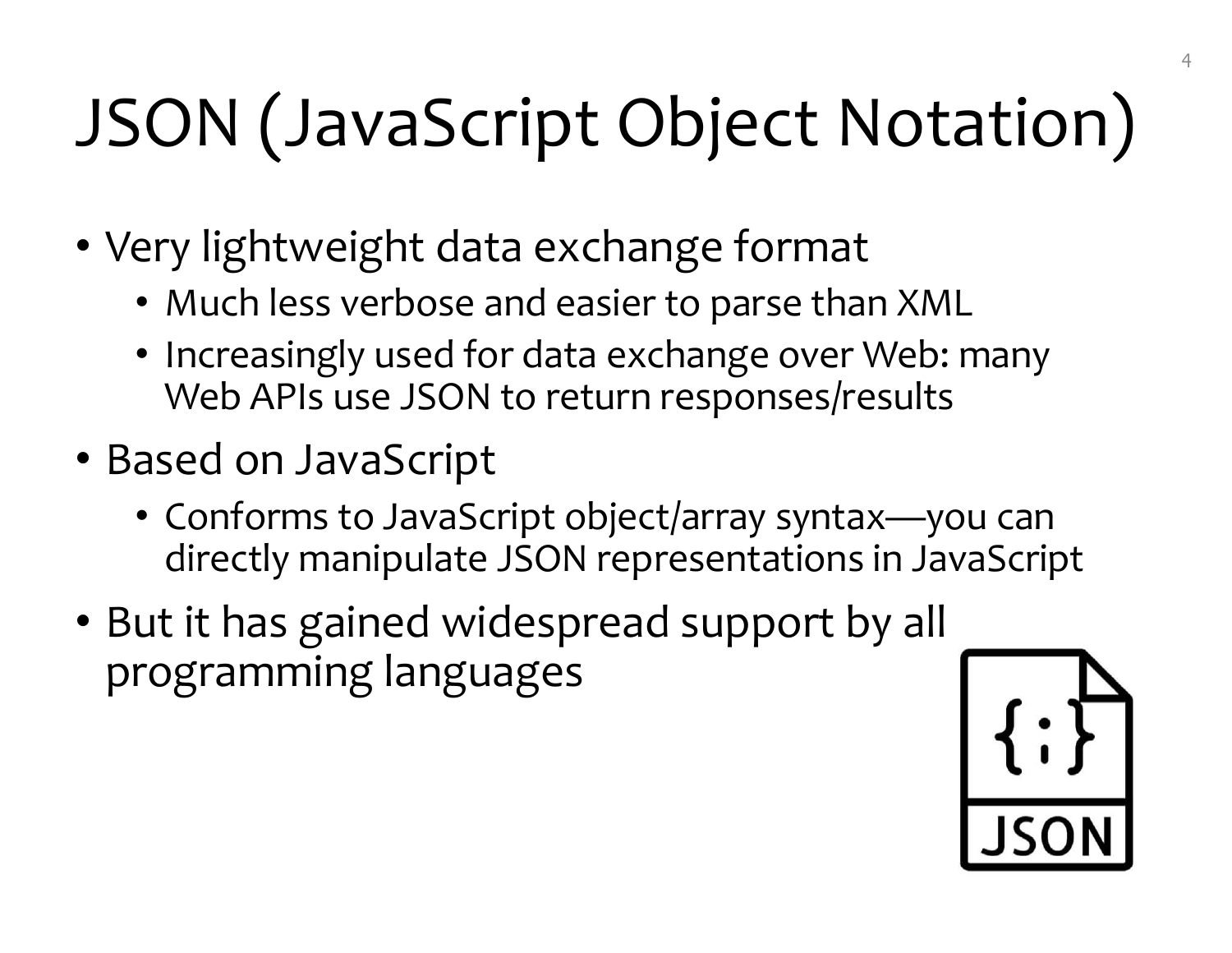#### Example JSON vs. XML

[

]

```
<bibliography>
                                           <book ISBN="ISBN-10" price="80.00">
                                             <title>Foundations of Databases</title>
                                             <author>Abiteboul</author>
                                             <author>Hull</author>
                                             <author>Vianu</author>
                                             <publisher>Addison Wesley</publisher>
                                            <year>1995</year>
                                            <section>
                                              <title>Section 1</title>
                                              <section><title>Section 1.1</title></section>
                                              <section><title>Section 1.2</title></section>
                                            </section>
                                             <section>
                                              <title>Section 2</title>
                                             </section>
                                           </book>
                                         </bibliography>
{ "ISBN": "ISBN-10",
  "price": 80.00,
  "title": "Foundations of Databases",
  "authors": [ "Abiteboul"
, "Hull", 
"Vianu" ],
  "publisher": "Addison Wesley",
  "year": 1995,
  "sections": [
    { "title": "Section 1",
      "sections": [
        { "title": "Section 1.1" },
         { "title": "Section 1.2" }
      ]
    },
    { "title": "Section 2" }
  ]
 \bullet, … …
```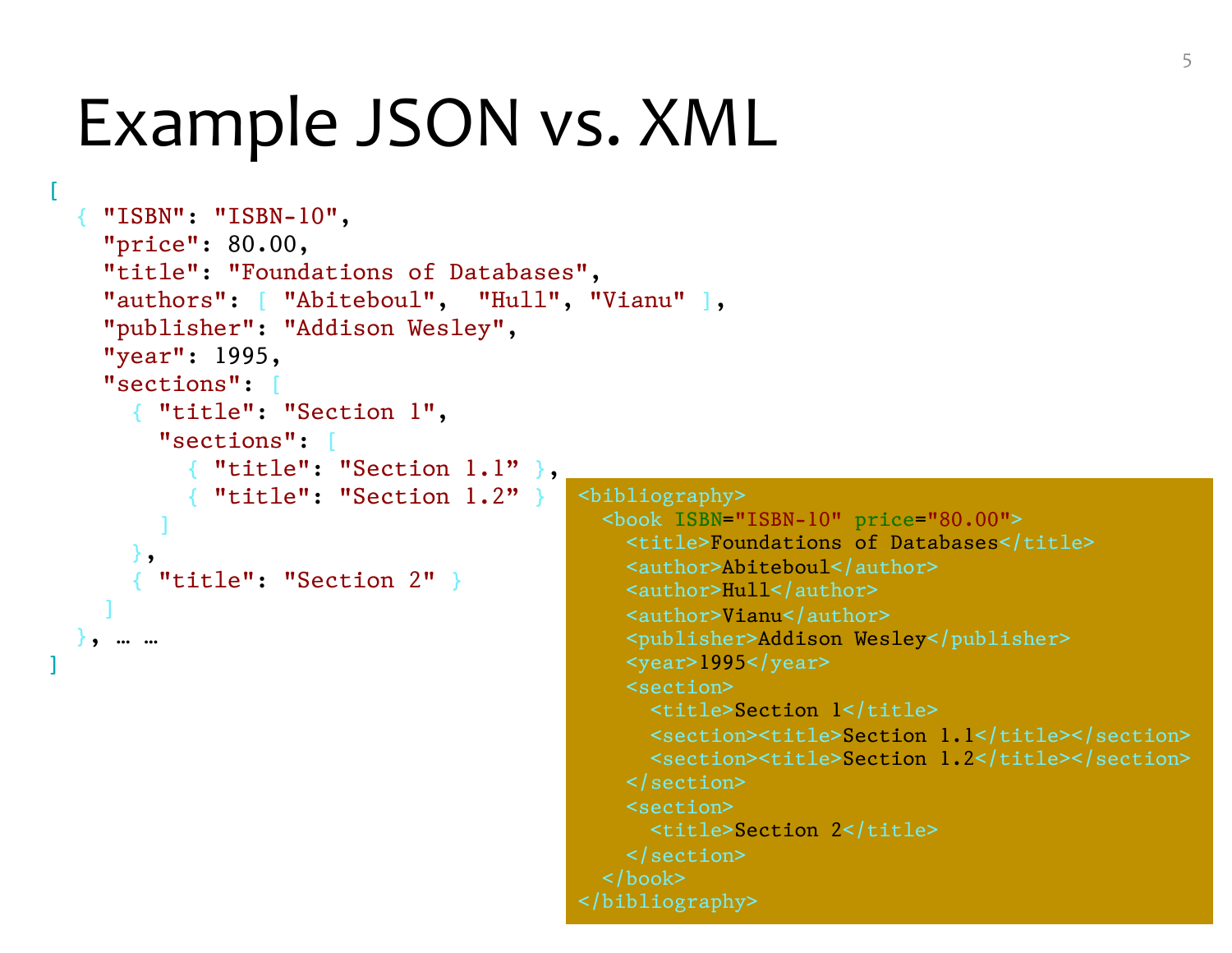### JSON data model

```
6 [
{ "ISBN": "ISBN-10",
   "price": 80.00,
   "title": "Foundations of Databases",
   "authors": [ "Abiteboul", "Hull", "Vianu" ],
   "publisher": "Addison Wesley",
   "year": 1995,
   "sections": [
     { "title": "Section 1",
       "sections": [
          \{ "title": "Section 1.1" \},{ "title": "Section 1.2" }
       ]
     },
       { "title": "Section 2" }
   ]
  }, … …
```
- Two basic constructs
	- Array: comma-separated list of "things" enclosed by brackets
		- Order is important
	- Object: comma-separated set of pairs enclosed by braces; each pair consists of an attribute name (string) and a value (any "thing")

]

- Order is unimportant
- Attribute names "should" be unique within an object
- Simple types: numbers, strings (in double quotes), and special values "true", "false", and "null"
- Thing = a simple value or an array or an object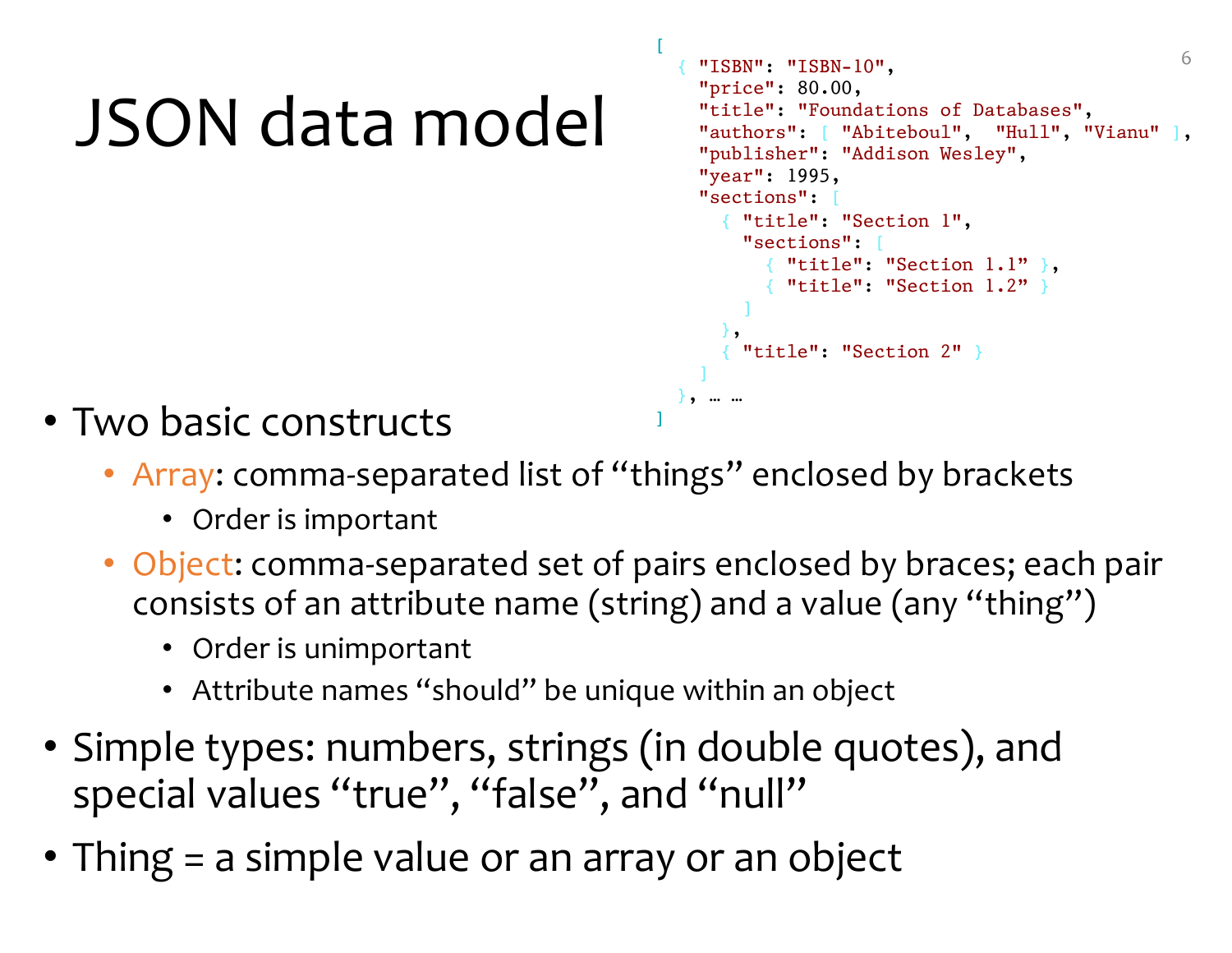#### JSON Schema

- Recall the advantages of having a schema
	- Defines a structure, helps catch errors, facilitates exchange/automation, informs optimization… {

}

- Just like relational data and XML, JSON is getting a schema standard too!
	- Up and coming, but still a draft at this stage

```
"definitions": {
  "sections": {
    "type": "array",
    "description": "Sections.",
    "sections": {"$ref":"#definitions/sections"},
    "minItems": 0
  }
},
"title": "Book",
"type": "object",
"properties": {
  "ISBN": {
    "type": "string",
    "description": "The book's ISBN number."
  },
  "price": {
    "type": "number",
    "description": "The book's price.",
    "exclusiveMinimum": 0
  },
  ... ...
  "sections": {"$ref":"#definitions/sections"},
  }
}
... ...
```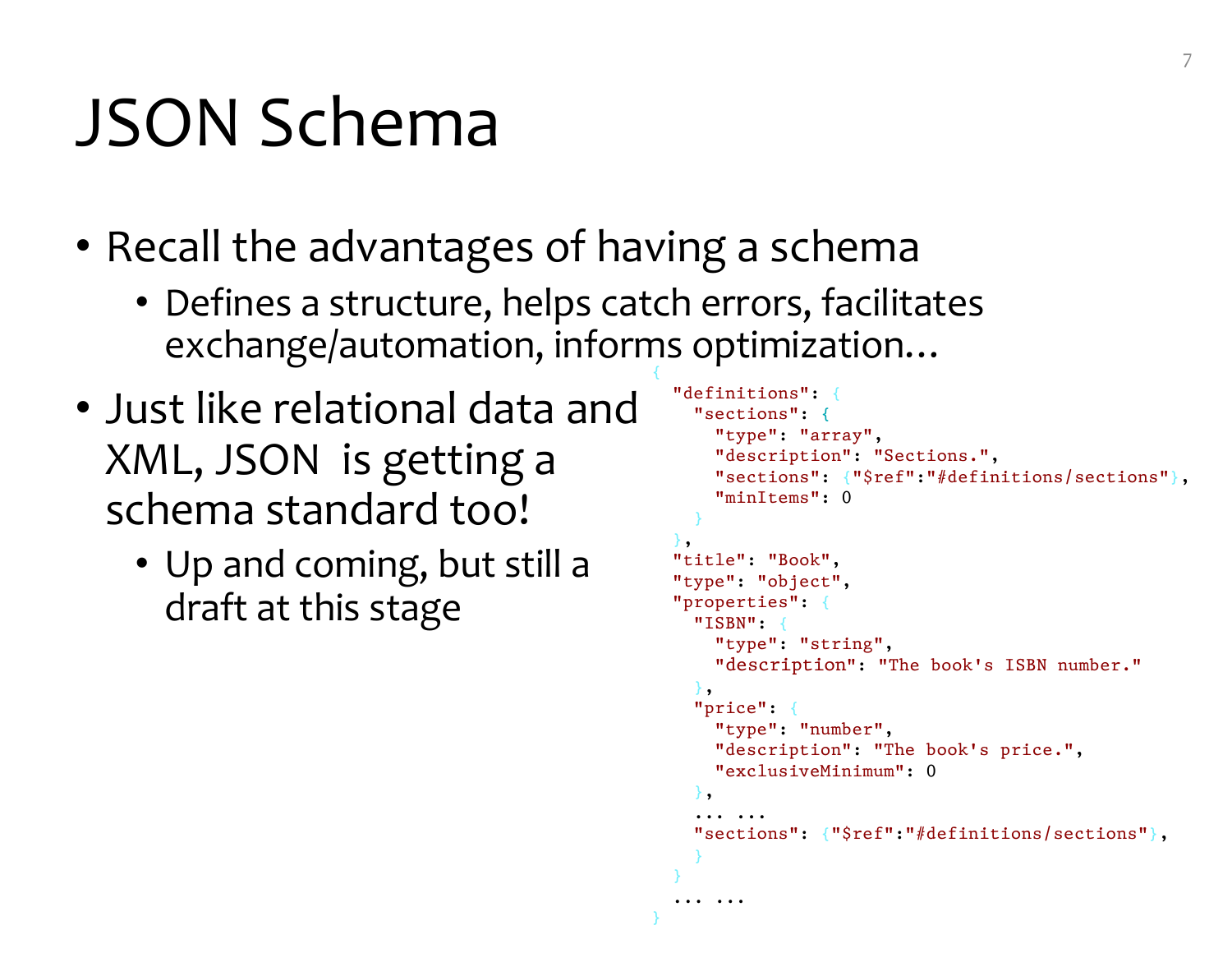### MongoDB

- One of the "NoSQL" poster children
- Started in 2007



- Targeting semi-structured data in JSON
- Designed to be easy to "scale out"
- Good support for indexing, partitioning, replication
- Nice integration in Web development stacks
- Not-so-great support for joins (or complex queries) or transactions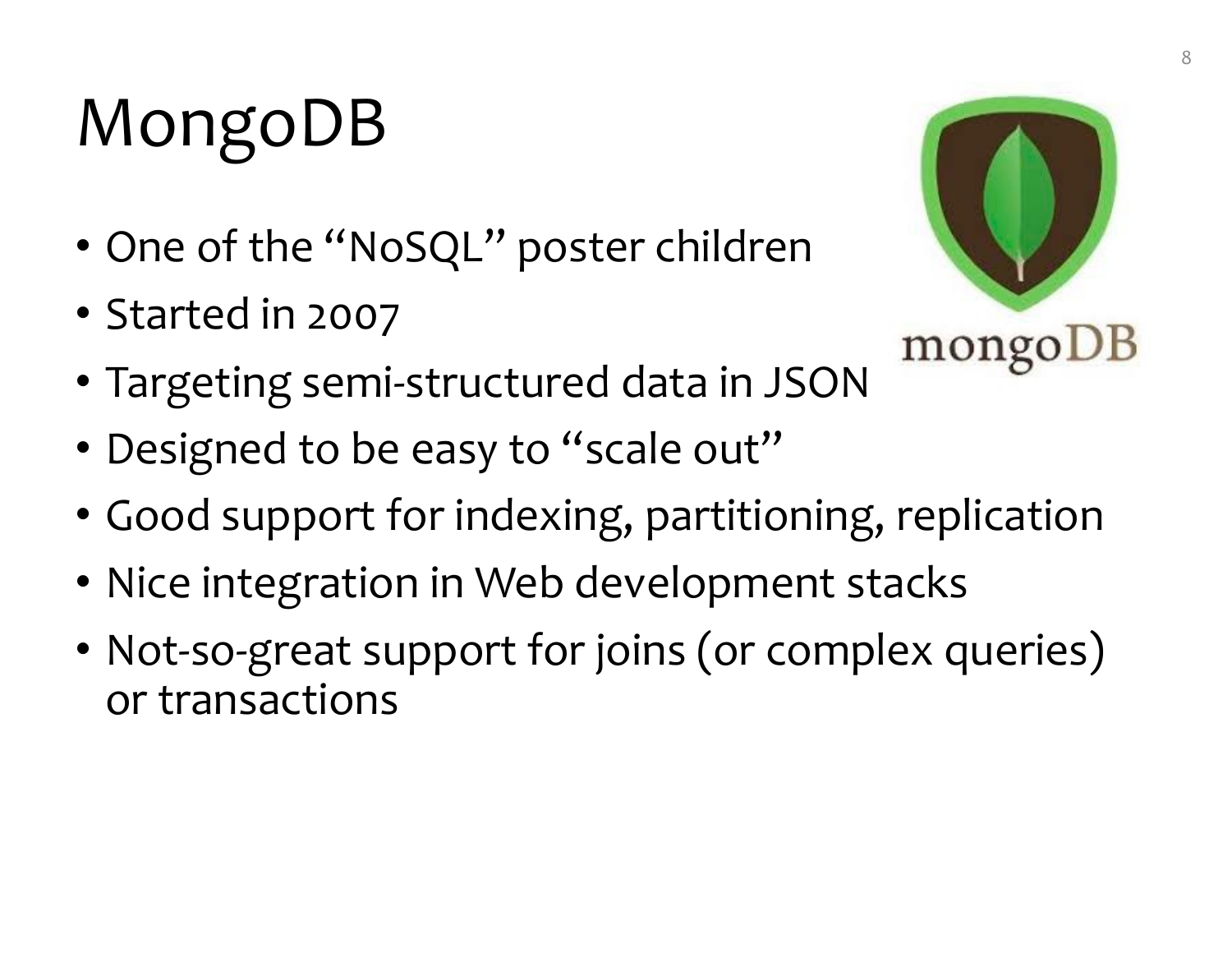### Inside a MongoDB database

- Database = a number of "collections"
- Collection = a list of "documents"
- Document = a JSON object
	- Must have an id attribute whose value can uniquely identify a document within the collection

☞In other words, a database has collections of similarly structured "documents"

• Much like tables of records, as opposed to one big XML document that contains all data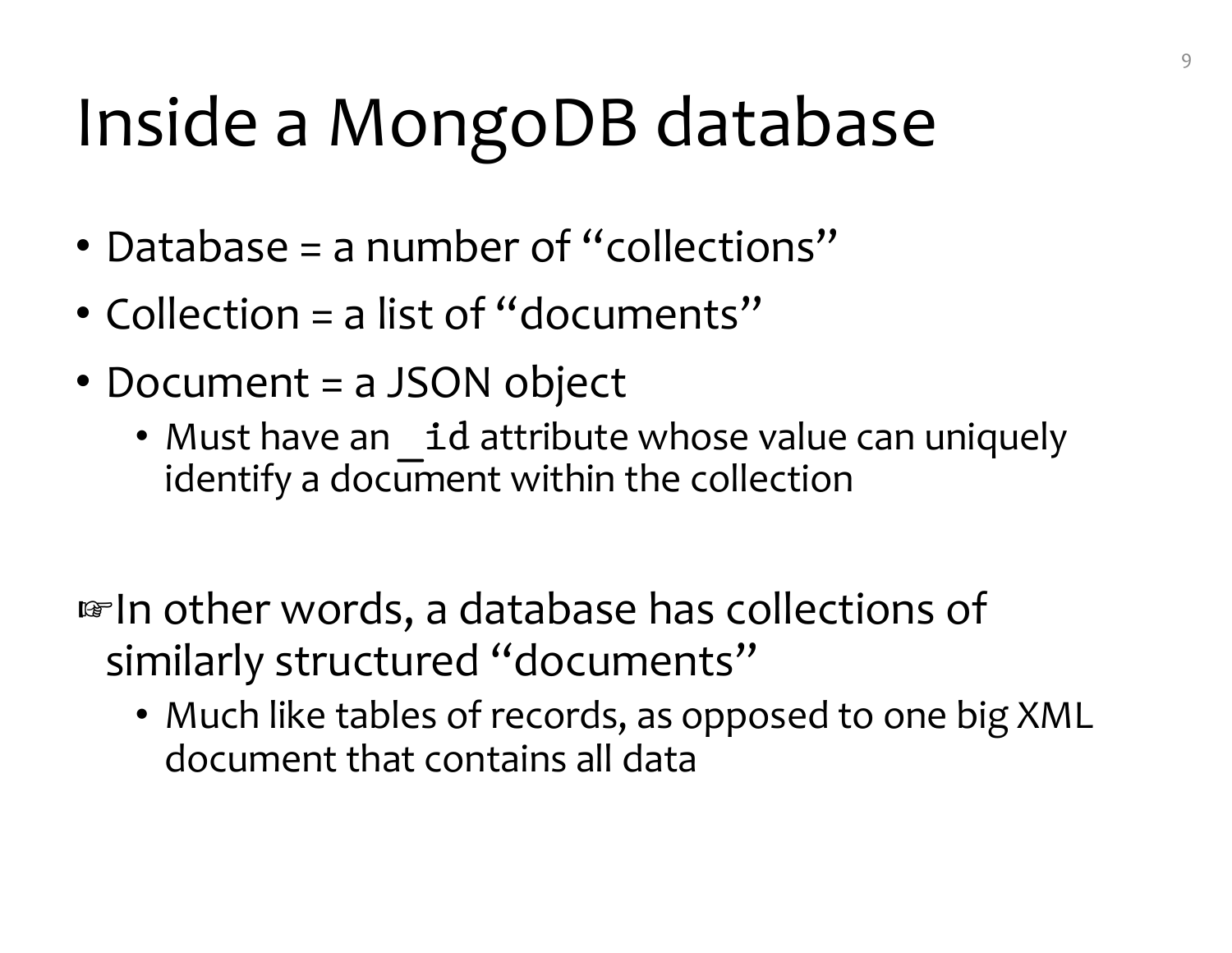## Querying MongoDB

- find() and sort()
	- Analogous to single-table selection/projection/sort
- "Aggregation" pipeline
	- With "stages" analogous to relational operators
	- Join, group-by, restructuring, etc.
- MapReduce:
	- Supports user-defined functions
	- We will save this topic until later in this course
- ☞We won't cover syntax for creating/updating MongoDB databases in lecture
	- See "Help" of the course website and read the manuals!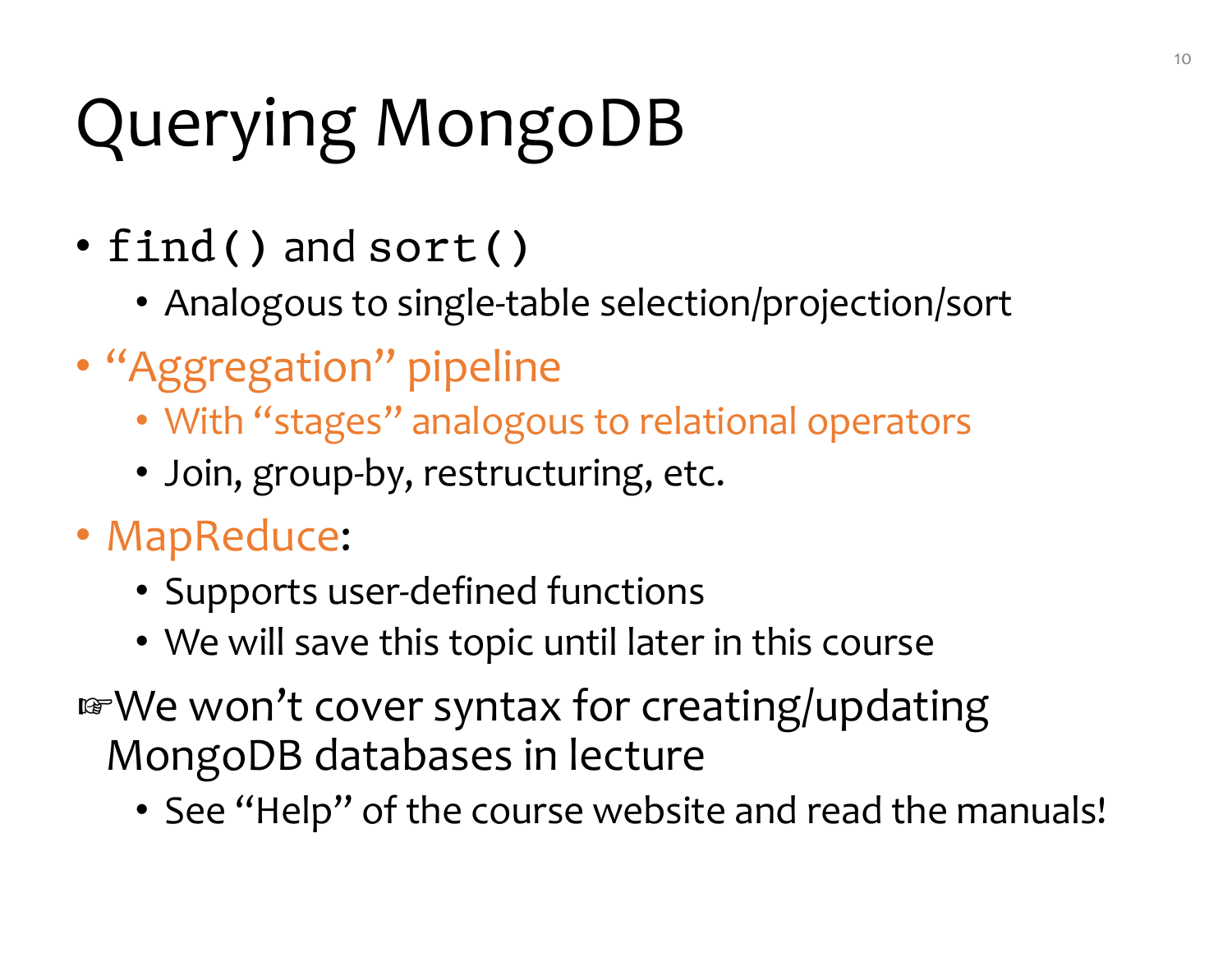### Key features to look out for

- Queries written as JSON objects themselves!
	- Natural in some cases (e.g., for specifying conditions on subsets of attributes), but awkward/misleading in others
- Simple path expressions using the "dot notation"
	- Analogous to XPath "/"
- Arrays within objects
	- Work on nested array directly using constructs like dotindex notation, \$elemMatch, \$map, and \$filter
	- Or "unnest" an array so its elements get paired with the owner object in turn for pipeline processing
		- A fundamental concept in working with nested data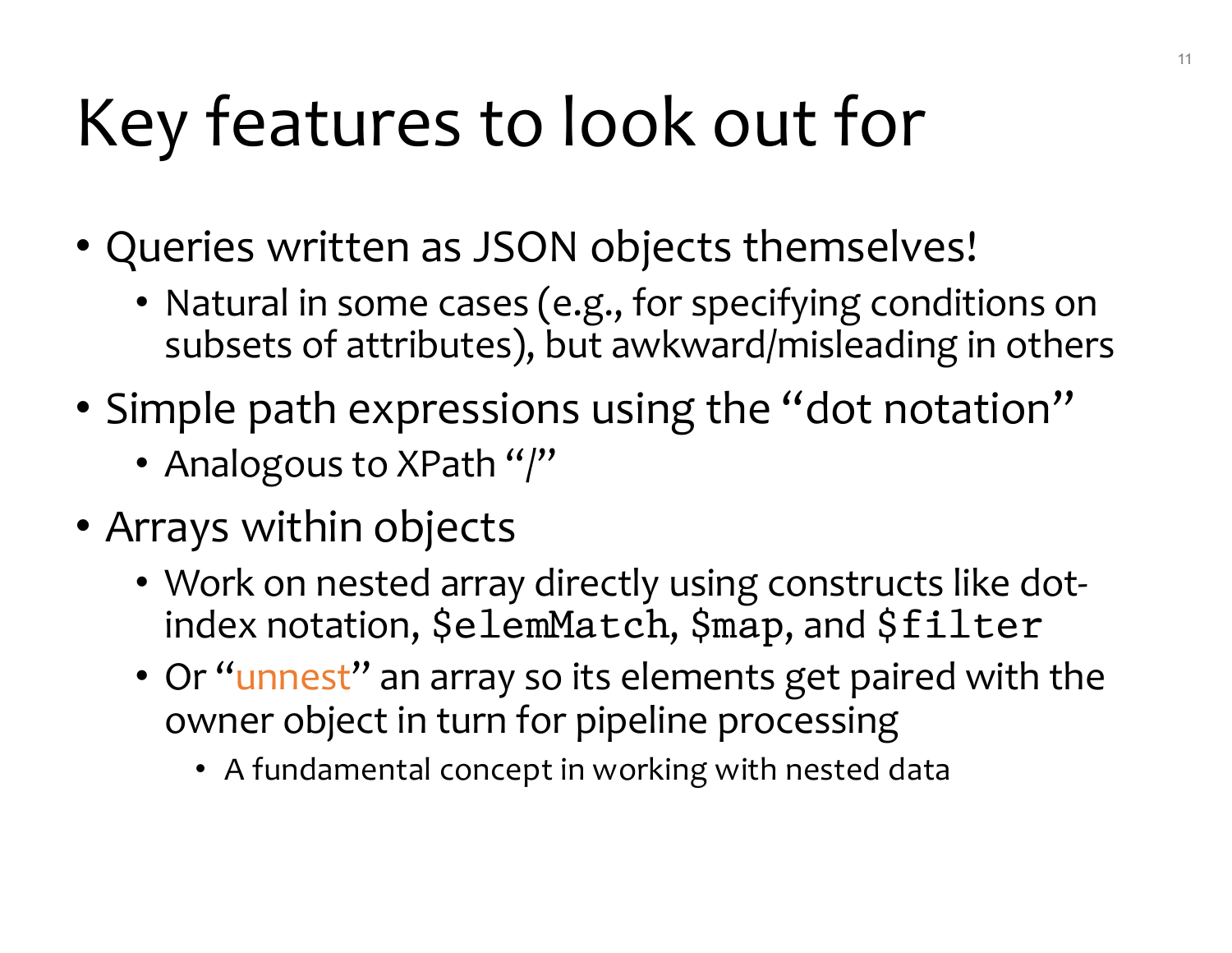### Basic MongoDB find()

• Assume db refers to the database and db.bib refers to the collection of books

• All books db.bib.find()

- Add .toArray() at end to get pretty output
	- You need to do this for Homework 3!
- Books with title "Foundations of Databases" db.bib.find({ title: "Foundations of Databases" })
- Books whose title contains "Database" or "database" and whose price is lower than \$50 db.bib.find({ title:/[dD]atabase/, price:{\$lt:50} })
- Books with price between \$70 and \$100 db.bib.find({\$and:[{price:{\$gte:70}}, {price:{\$lte:100}}]})
	- By the way, why wouldn't the following work?  $db.bib.find({\text{price:}}\{\$te:70\},\text{price:}\{\$1te:100\}\})$
- Books authored by Widom db.bib.find({ authors: "Widom" })
	- Note the implicit existential quantification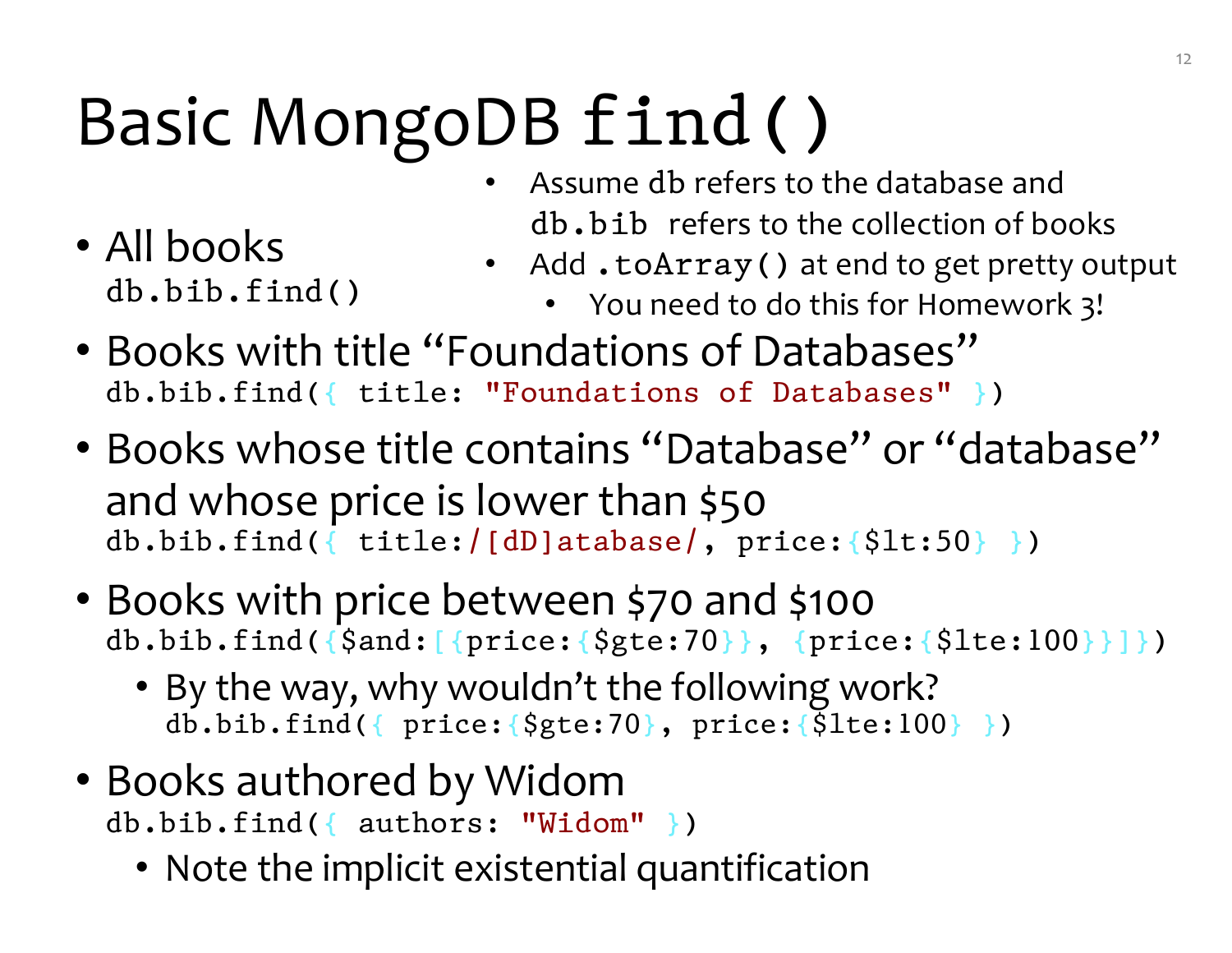## No general "twig" matching!

- Suppose for a moment publisher is an object itself, with attributes name, state, and country
- The following query won't get you database books by US publishers:

db.bib.find({ title: /[dD]atabase/, publisher: { country: "US" } })

- Instead, the condition on publisher is satisfied only if it is an object with exactly one attribute, and this attribute must be named country and has value "US"
- What happens is that MongoDB checks the equality against {country: "US"} *as an object*, not as a pattern!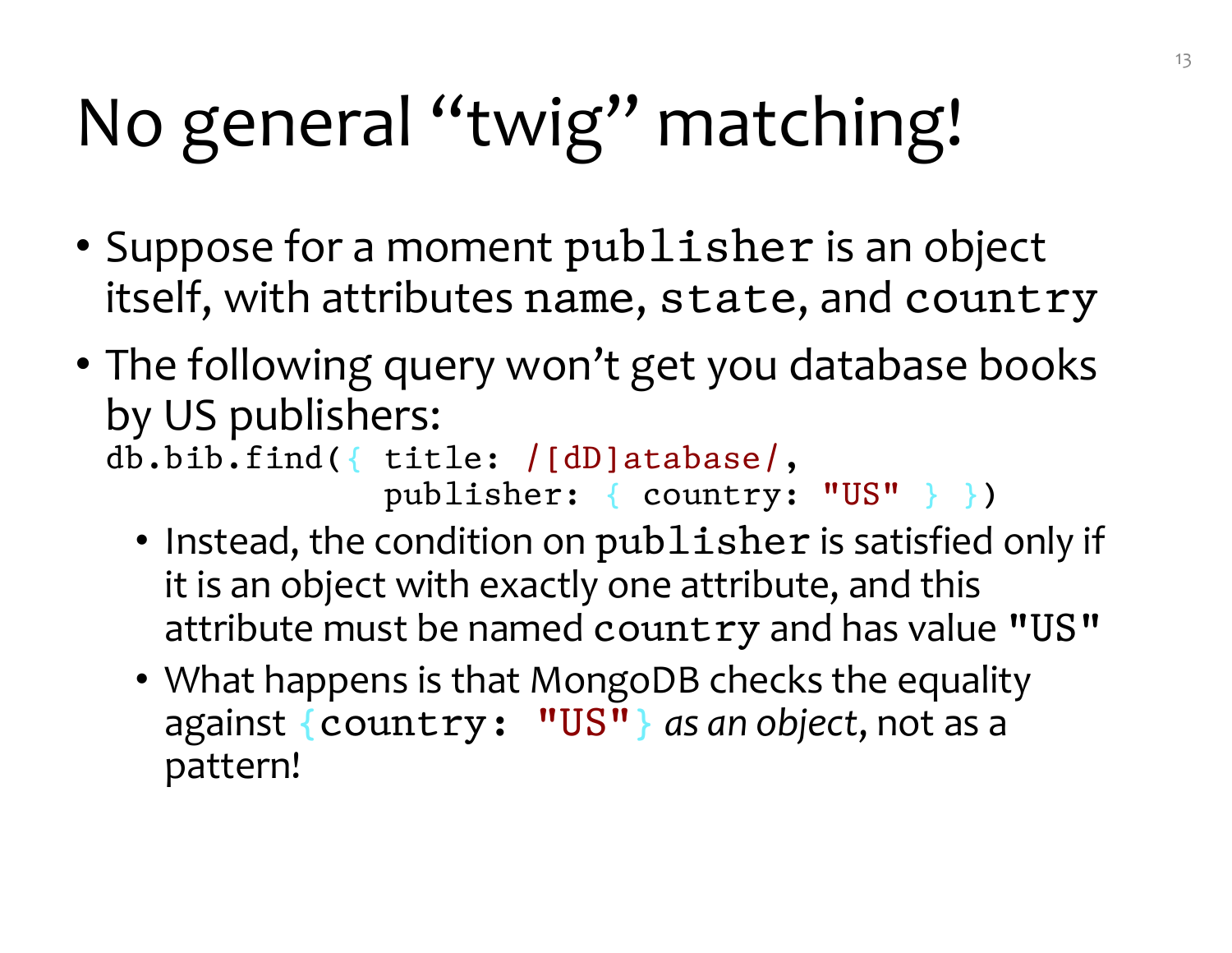#### More on nested structures

- Dot notation for XPath-like path expressions
	- Books where some subsection title contains "1.1" db.bib.find({ "sections.sections.title":  $/1\backslash.1/$  })
		- Note we that need to quote the expression
		- Again, if the expression returns multiple things, the condition only needs to hold for at least one of them
- Use \$elemMatch to ensure that the same array element satisfies multiple conditions, e.g.: db.bib.find({ sections: { \$elemMatch: { title: /Section/, "sections.title": /1\.1/ }}})
- Dot notation for specifying array elements
	- Books whose first author is Abiteboul db.bib.find({ "authors.0": "Abiteboul" })
		- Note 0-based indexing; again, need to quote the expression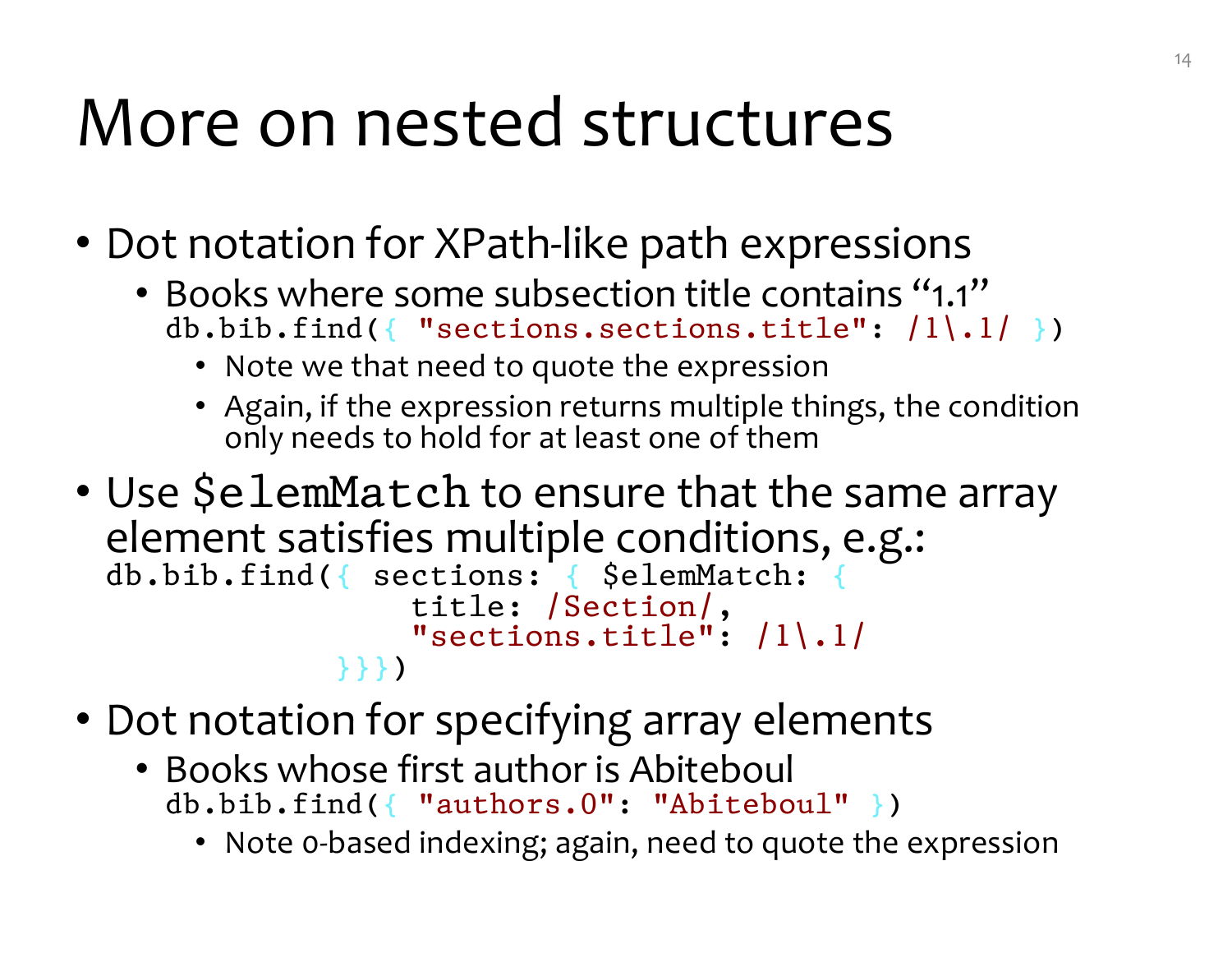## find() with projection and sorting

- List just the book prices and nothing else db.bib.find({ price: { \$exists: true } }, { \_id: 0, price: 1 })
	- The (optional) second argument to  $find()$  specifies what to project: 1 means to return, 0 means to omit
		- id is returned by default unless otherwise specified
- List books but not subsections, ordered by ISBN db.bib.find({}, {"sections.sections":0}).sort({ISBN:1})
	- Output from find() is further sorted by sort(), where 1/-1 mean ascending/descending order
- ☞"Aggregation pipelines" (next) are better suited for constructing more complex output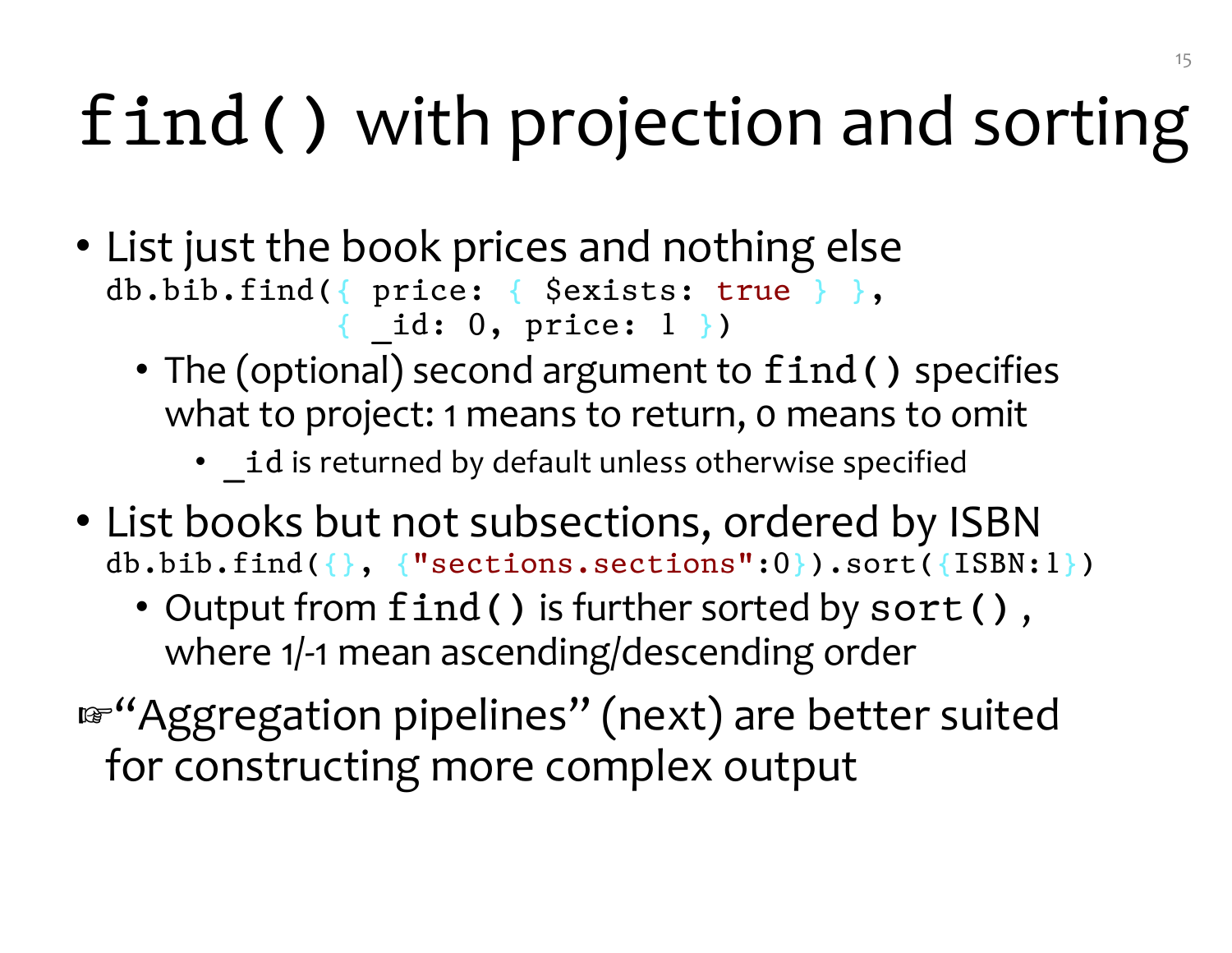### MongoDB aggregation pipeline

- Idea: think of a query as performing a sequence of "stages," each transforming an input sequence of JSON objects to an output sequence of JSON objects
- "Aggregation" is a misnomer: there are all kinds of stages
	- Selection (\$match), projection (\$project), sorting (\$sort)
		- Much of which find() and sort() already do
	- Computing/adding attributes with generalized projection (\$project/\$addFields), unnesting embedded arrays (\$unwind), and restructuring output (\$replaceRoot)
		- Operators to transform/filter arrays (\$map/\$filter)
	- Join (\$lookup)
	- Grouping and aggregation (\$group)
		- Operators to aggregate (e.g., \$sum) or collect into an array (\$push)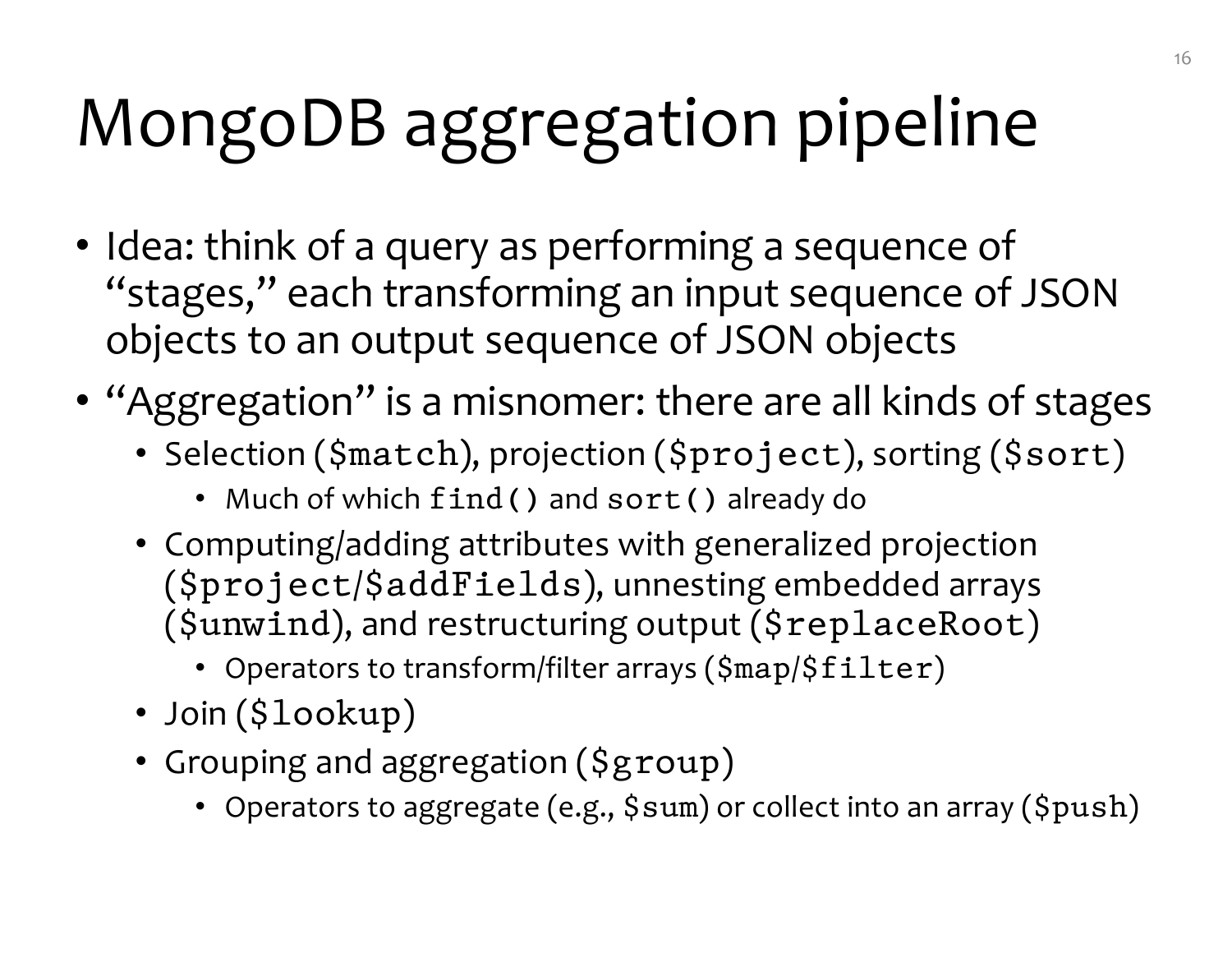### The congress MongoDB database



- Two collections, people and committees
	- Each object in people is a legislator Text
		- roles = array of objects
	- Each object in committees is a committee
		- members = array of objects
		- subcommittees = an array of subcommittee objects, each with its own members array
		- Each member object's id field references a legislator id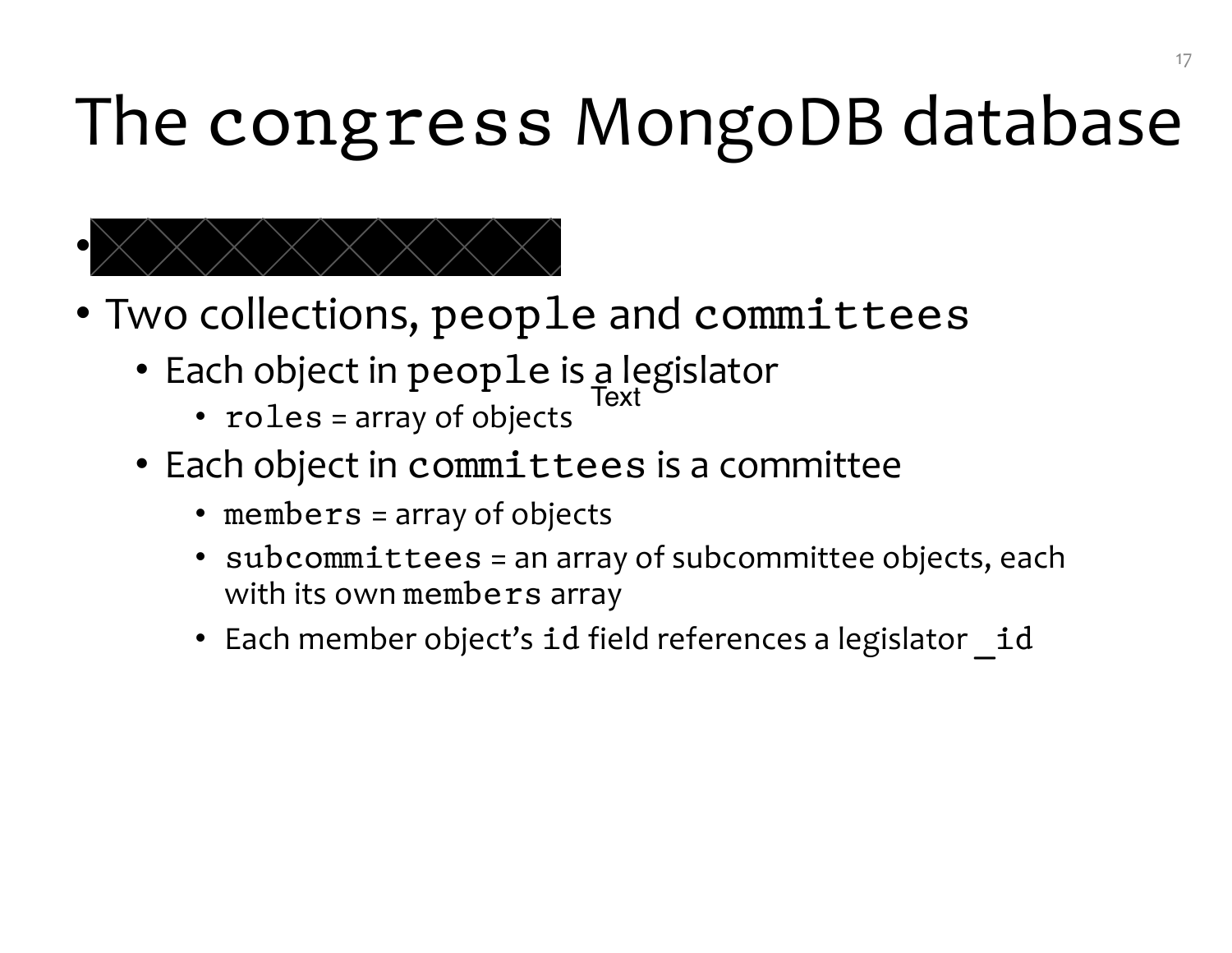```
\frac{1}{4} and \frac{1}{8} and \frac{1}{8} and \frac{1}{8} and \frac{1}{8} and \frac{1}{8} and \frac{1}{8} and \frac{1}{8} and \frac{1}{8} and \frac{1}{8} and \frac{1}{8} and \frac{1}{8} and \frac{1}{8} and \frac{1}{8} and \frac{1}{8} and \frac{1}{8} a
  {
    "_id" : "B000944",
    "birthday" : ISODate("1952-11-09T00:00:00Z"),
    "gender" : "M",
    "name" : "Sherrod Brown",
    "roles" : [
       {
         "district" : 13,
         "enddate" : ISODate("1995-01-03T00:00:00Z"),
         "party" : "Democrat",
         "startdate" : ISODate("1993-01-05T00:00:00Z"),
         "state" : "OH",
         "type" : "rep"
       },
       {
         "district" : 13,
         "enddate" : ISODate("1997-01-03T00:00:00Z"),
         "party" : "Democrat",
         "startdate" : ISODate("1995-01-04T00:00:00Z"),
         "state" : "OH",
         "type" : "rep"
       }, … …
    ]
  },
  … …
                                                                 \lbrack{
                                                                      "_id" : "HSAG",
                                                                      "displayname" : "House Committee on Agriculture",
                                                                      "type" : "house",
                                                                      "members" : [
                                                                        {
                                                                          "id" : "C001062",
                                                                          "role" : "Ranking Member"
                                                                        },
                                                                        {
                                                                          "id" : "T000467"
                                                                        }, … …
                                                                      ],
                                                                      "subcommittees" : [
                                                                        {
                                                                          "code" : "15",
                                                                          "displayname" : "Conservation and Forestry",
                                                                          "members" : [
                                                                             {
                                                                               "id" : "S001209",
                                                                               "role" : "Chair"
                                                                             },
                                                                             {
                                                                               "id" : "F000455"
                                                                             }, … …
                                                                           ]
                                                                         }, … …
                                                                      ]
                                                                   },
                                                                   …]
```
]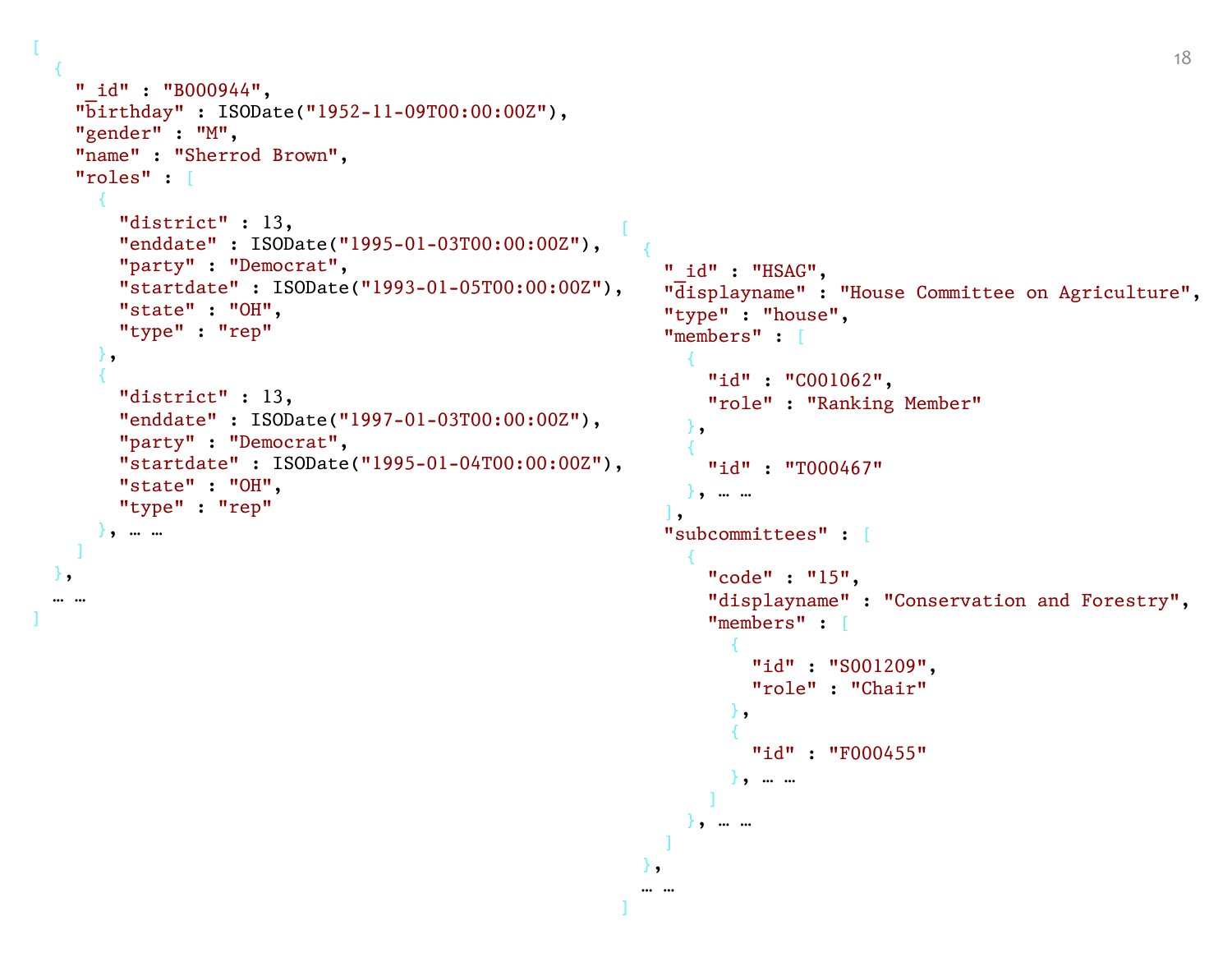### Selection/projection/sorting

Find Republican legislators, output only their name and gender, sort by name

```
db.people.aggregate([
    { $match: {
        "roles.party": "Republican"
    },
    { $project: {
         _id: false,
        name: true,
        gender: true
    } },
      { $sort: {
        name: 1
    } }
])
```
- aggregate() *takes an array of stages*
- *Note again quoting the dot natation*
- *Note again the semantics of comparing a list of values: i.e., the query finds legislators who have ever served roles as Republicans*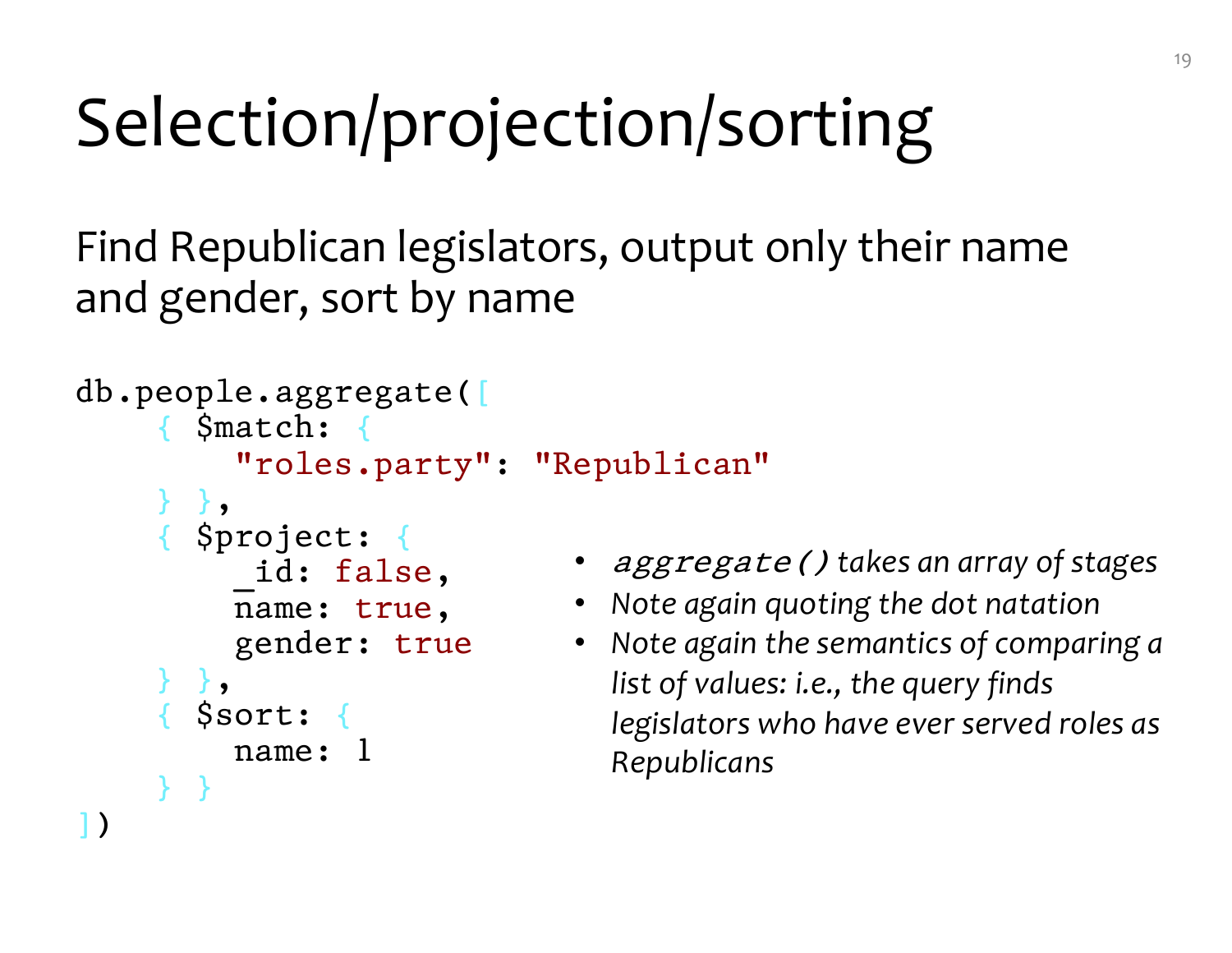### Generalized projection

Find Republican legislators, output their name, gender, and roles as an array of types (sen or rep)

```
db.people.aggregate([
    { $match: {
      "roles.party": "Republican"
  } },
    { $addFields: {
      compact roles:
         $map: { input: "$roles",
                  as: "role",
                  in: "$$role.type"
         }
  } },
    { $project: {
       id: false,
      name: true,
      gender: true,
      roles: "$compact_roles"
  } }
])
```
- *Use "* : "\$xxx" *" to tell MongoDB to interpret* xxx *as a field in the "current" object instead of just a string literal*
- *In* \$map*,* as *defines a new variable to loop over elements in the input array*
- For each input element,  $\zeta$ map *computes the in expression and appends its value to the output array*
	- *Use "* : "\$\$xxx" *" to tell MongoDB that* xxx *is a new variable created during execution (as opposed to a field in the current object)*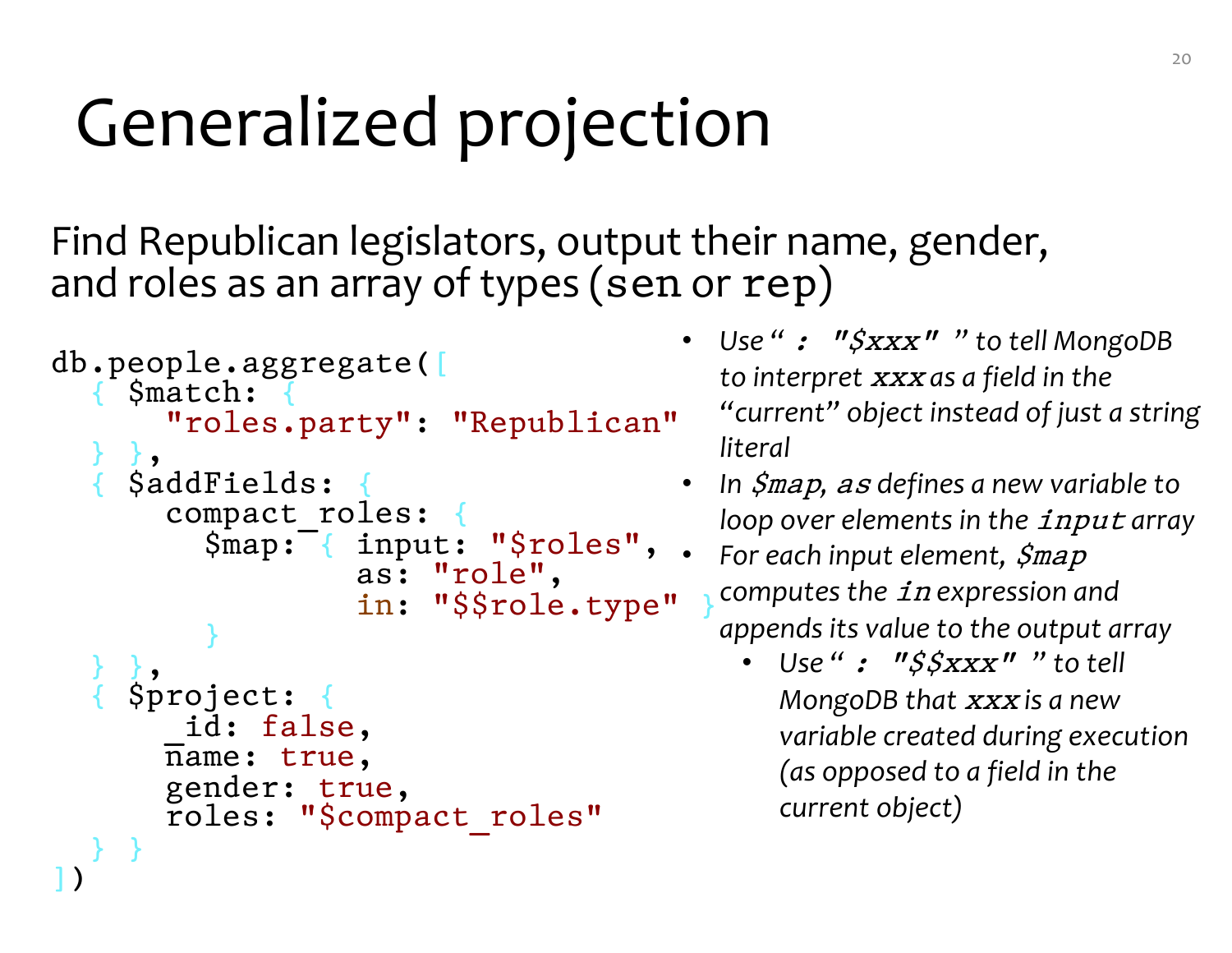#### Unnesting and restructuring

Create a list of subcommittees: for each, simply display its name and the name of the committee it belongs to

```
db.committees.aggregate([
    { $unwind: "$subcommittees" },
    { $replaceRoot: { newRoot: {
        committee: "$displayname"
,
        subcommittee: "$subcommittees.displayname"
    } } }
])
```
*For each input committee,*  $\sin x$  *and loops over its* subcommittees *array, one element at a time, and outputs a copy of the committee object, with its*  subcommittees *value replaced with this single element*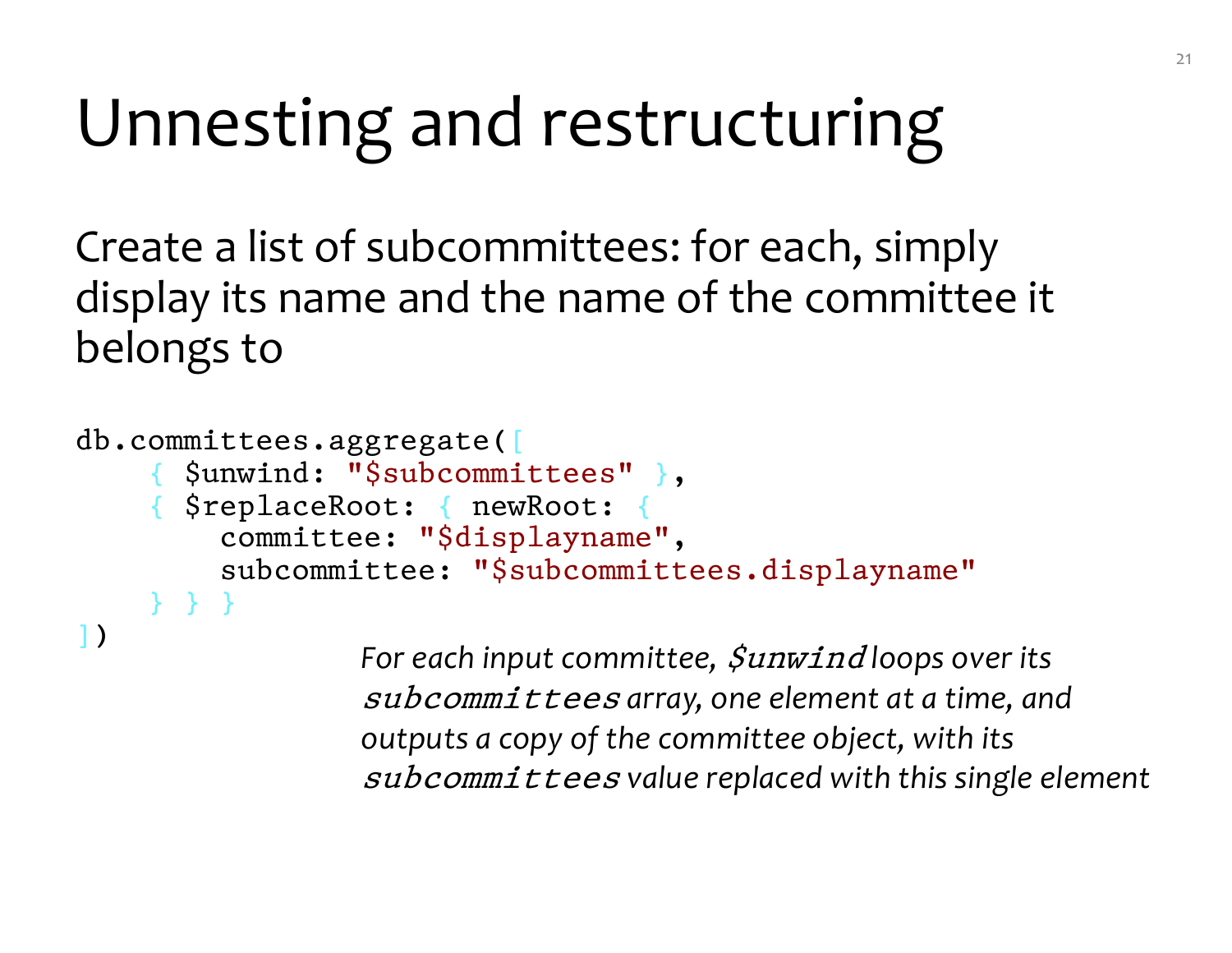### Join

#### For each committee (ignore its subcommittees), display its name and the name of its chair

• \$filter *filters* input *array according to*  cond *and produces and output array*

```
db.committees.aggregate([
    $addFields:chair member: { $filter: {
         input: "$members",
        as: "member",
         cond: { $eq: ["$$member.role"
,
                        "Chairman"] }
      } }
  } },
    { $lookup: {
      from: "people",
      localField: "chair member.id",
      foreignField: "id,
      as: "chair person"
  } },
    { $project: {
       _id: false,
      name: "$displayname"
,
      chair: { $arrayElemAt: ["$chair person.name", 0] }
  } },
])
                     $arrayElemAt extracts an array element by its index 
                     ("chair_person.0.name" doesn't work here)
```
- *In* \$lookup*,* localField *specifies the attribute in the current object whose value will be used for lookup*
- from *specifies the collection in which to look for joining objects;* foreignField *specifies the attribute therein to be joined*
- \$lookup *creates an attribute in the current object with the name specified by*  as*, and sets it value to an array holding all joining objects*
- ☞ *Non-equality joins are also possible, with more complex syntax*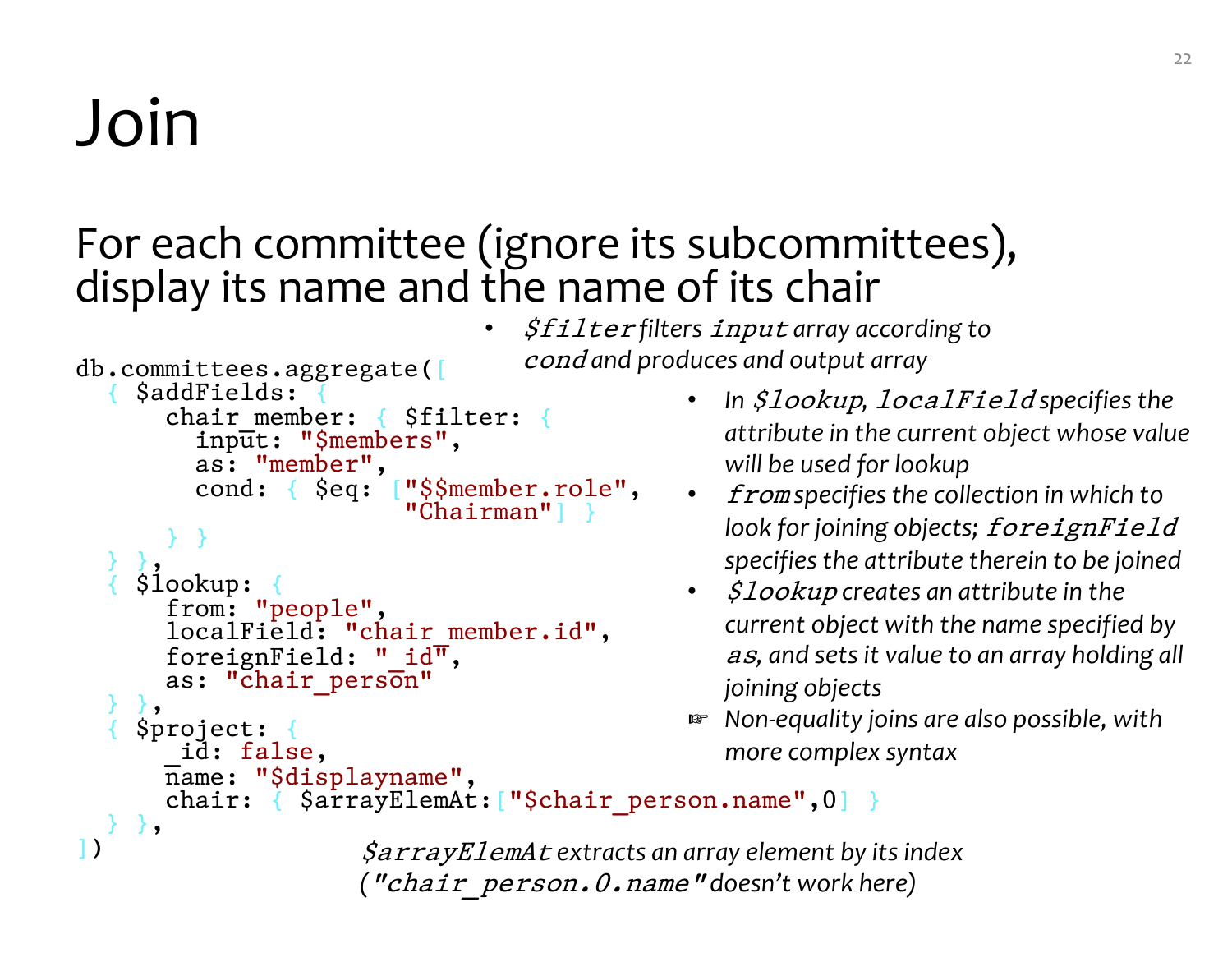### Grouping and aggregation

• Count legislators by gender, and list the names of legislators for each gender

```
db.people.aggregate([
     { $group: {
            id: "$gender",
           \overline{\text{count}}: \{ \text{Ssum: } 1 \},list: { $push: "$name" }
     } }
])
```
- *The required* \_id *specifies the grouping expression, whose value becomes the identifying attribute of output objects (one per group)*
- *Other attributes hold aggregate values, computed using aggregation operators*
	- \$sum *compute a total by adding each input*
	- \$push *creates an array by appending each input*